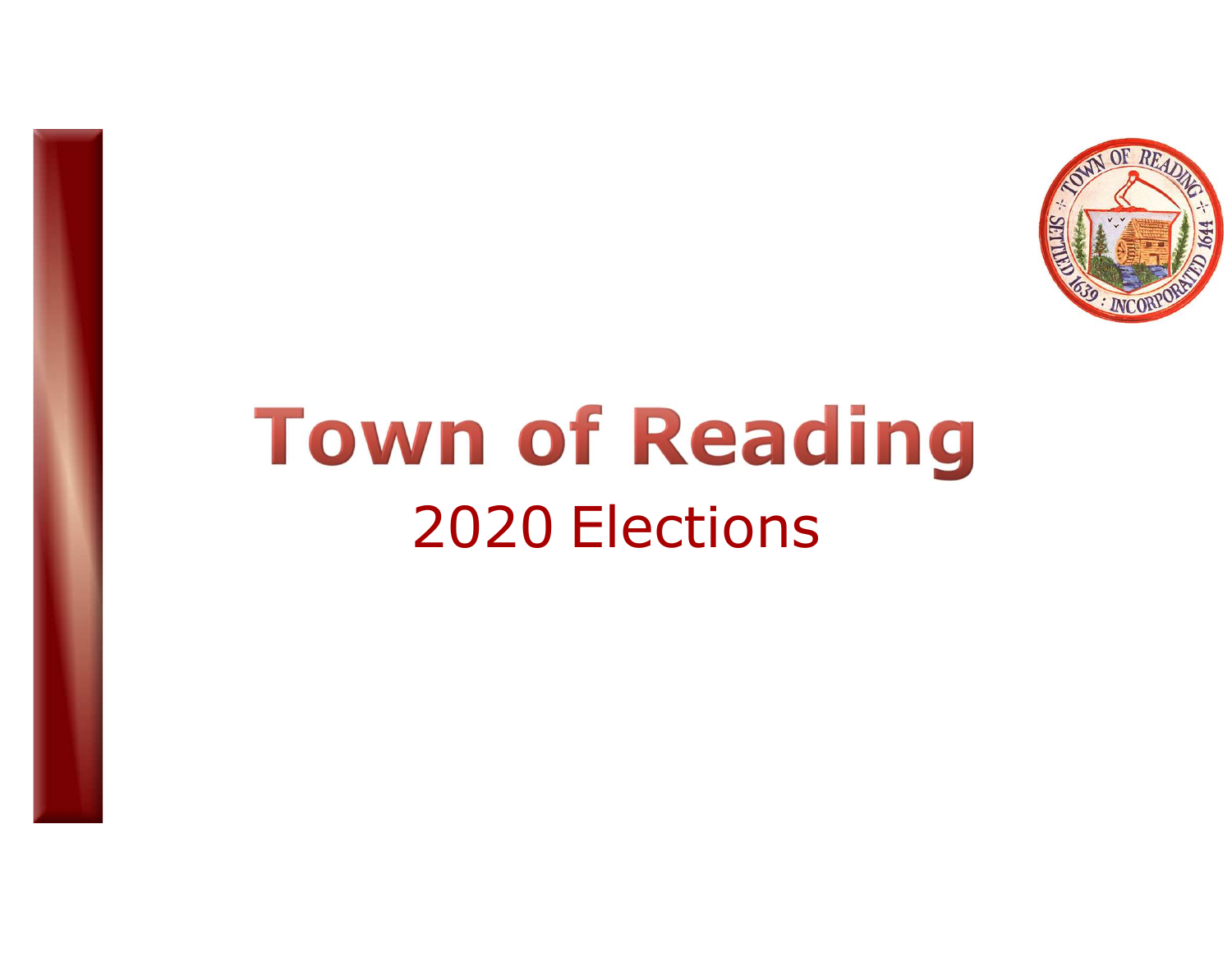#### Election Dates



Election Dates<br>Presidential Primary – March 3, 2020<br>Town Election – March 3, 2020<br>Town Election – March 3, 2020 Ction Dates<br>
idential Primary – March 3, 2020<br>
Early Voting – February 24th – 28th<br>
n Election – March 3, 2020<br>
Early Voting – February 24th – 28th Election Dates<br>Presidential Primary – March 3, 2020<br>Early Voting – February 24th – 28th<br>Town Election – March 3, 2020<br>Early Voting – February 24th – 28th<br>State Primary – September 1, 2020 Ction Dates<br>
idential Primary – March 3, 2020<br>
Early Voting – February 24th – 28th<br>
n Election – March 3, 2020<br>
Early Voting – February 24th – 28th<br>
Primary – September 1, 2020<br>
Early Voting – August 24th – 28th Election Dates<br>
Presidential Primary – March 3, 2020<br>
Early Voting – February 24th – 28th<br>
Town Election – March 3, 2020<br>
Early Voting – February 24th – 28th<br>
State Primary – September 1, 2020<br>
Early Voting – August 24th – Ction Dates<br>
idential Primary – March 3, 2020<br>
Early Voting – February 24th – 28th<br> **n Election – March 3, 2020<br>
Early Voting – February 24th – 28th<br>
a Primary – September 1, 2020<br>
Early Voting – August 24th – 28th<br>
identi** Election Dates<br>
Presidential Primary – March 3, 2020<br>
Early Voting – February 24th – 28th<br>
Town Election – March 3, 2020<br>
Early Voting – February 24th – 28th<br>
State Primary – September 1, 2020<br>
Early Voting – August 24th Ction Dates<br>
idential Primary – March 3, 2020<br>
Early Voting – February 24th – 28th<br>
n Election – March 3, 2020<br>
Early Voting – February 24th – 28th<br>
e Primary – September 1, 2020<br>
Early Voting – August 24th – 28th<br>
identia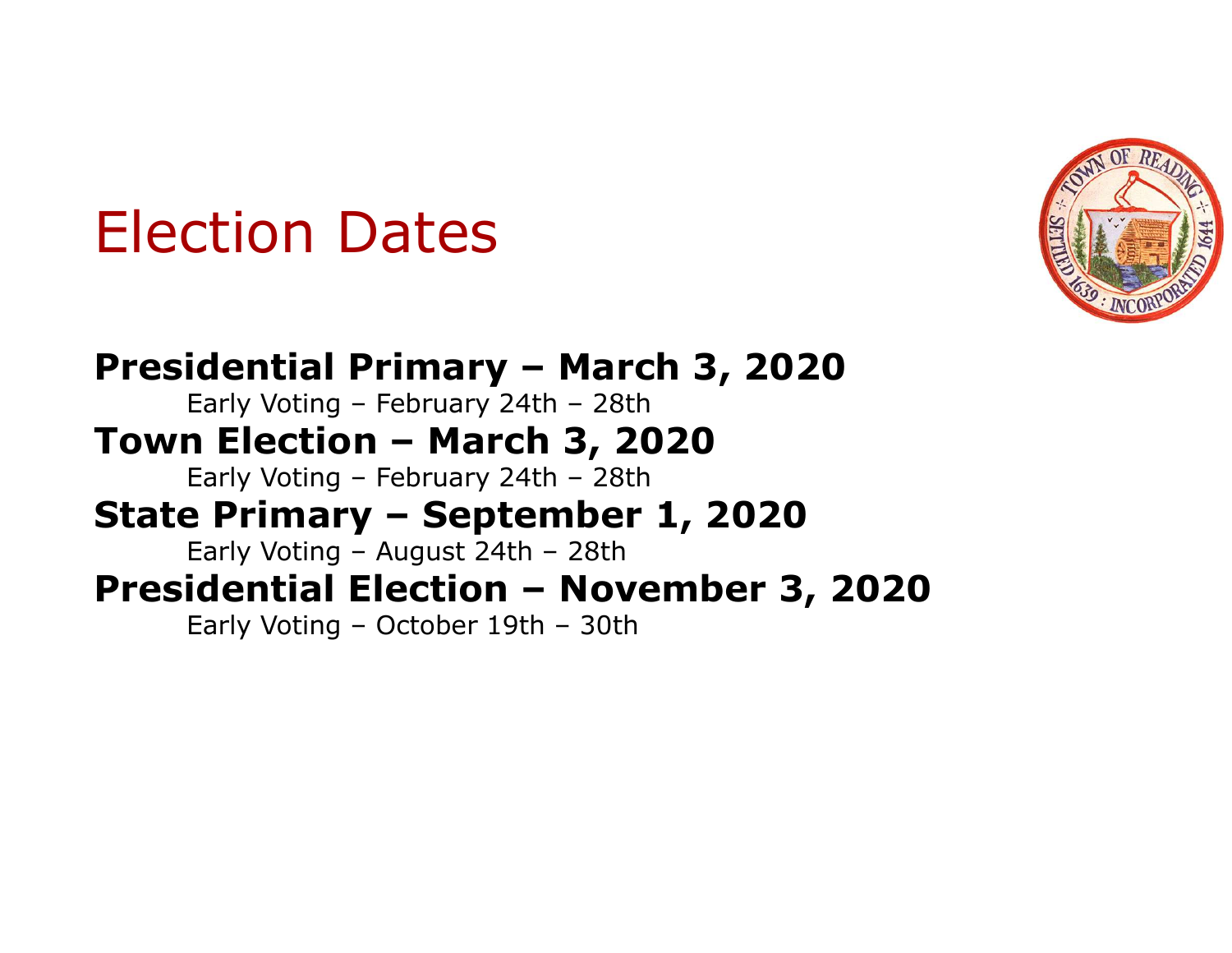|                                               |                                                          |                                            |                                           | <b>Town of Reading</b><br><b>Election and Town Meeting</b><br><b>Calendar for 2020</b> |                                                                                |                                                                           |                                                                |                                       |
|-----------------------------------------------|----------------------------------------------------------|--------------------------------------------|-------------------------------------------|----------------------------------------------------------------------------------------|--------------------------------------------------------------------------------|---------------------------------------------------------------------------|----------------------------------------------------------------|---------------------------------------|
| <b>Event</b>                                  | <b>Event Date</b>                                        | <b>Last Day to</b><br><b>Close Warrant</b> | <b>Last Day to</b><br><b>Post Warrant</b> | <b>Voter</b><br><b>Registration</b><br><b>Closes</b><br>$-8:00$ PM                     | <b>Nomination</b><br><b>Papers</b><br><b>Available No</b><br><b>Later Than</b> | <b>Last Day to</b><br><b>Obtain</b><br><b>Nomination</b><br><b>Papers</b> | <b>Nomination</b><br><b>Papers</b><br><b>Due</b><br>$-5:00$ PM | Withdraw<br><b>Name</b><br>$-5:00$ PM |
| <b>Presidential Primary</b><br>- Early Voting | March 03                                                 | February 25                                | February 25                               | February 12                                                                            |                                                                                |                                                                           |                                                                |                                       |
| <b>Town Election</b><br>- Early Voting        | March 03                                                 | February 25                                | February 25                               | February 12                                                                            | December 04                                                                    | January 13                                                                | January 14                                                     | January 30                            |
| <b>Annual Town Meeting</b>                    | April 27<br>April 30<br>May 04<br><b>May 07</b>          | February 25                                | February 25                               |                                                                                        |                                                                                |                                                                           |                                                                |                                       |
| <b>State Primary</b><br>- Early Voting        | September 01                                             | August 25                                  | August 25                                 | August 12                                                                              |                                                                                |                                                                           |                                                                |                                       |
| <b>State Election</b><br>- Early Voting       | November 03                                              | October 27                                 | October 27                                | October 14                                                                             |                                                                                |                                                                           |                                                                |                                       |
| <b>Subsequent Town Meeting</b>                | November 09<br>November 12<br>November 16<br>November 19 | October 22                                 | October 26                                |                                                                                        |                                                                                |                                                                           |                                                                |                                       |

https://www.readingma.gov/elections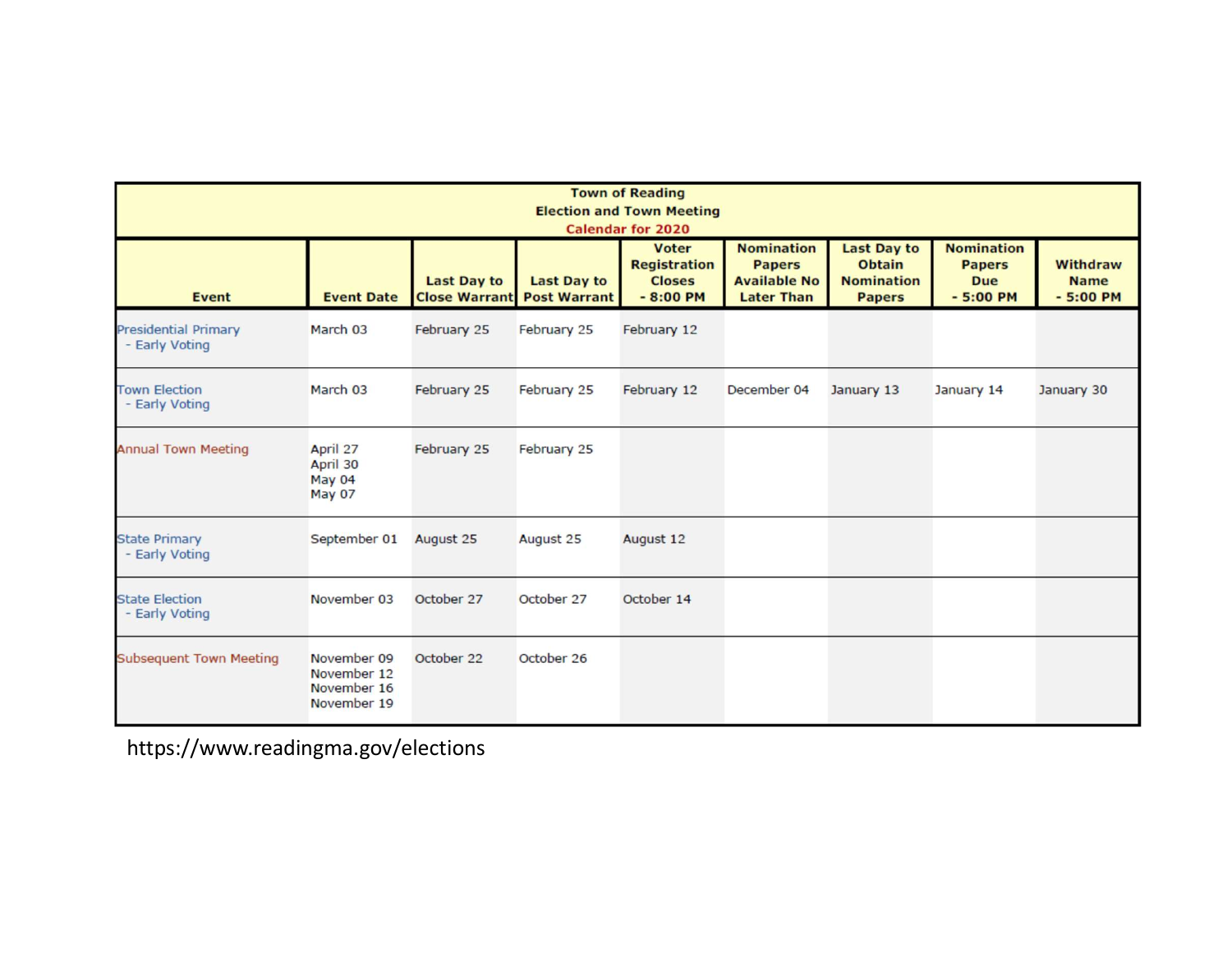# Deadlines – March 3, 2020



| Deadlines - March 3, 2020                   |             |             |
|---------------------------------------------|-------------|-------------|
|                                             | <b>Date</b> | <b>Time</b> |
| Nomination Papers Available - Town Election | 11/12/2019  |             |
| Last Day to Take out Nomination Papers      | 1/13/2019   | 5:30 PM     |
| Nomination Papers Due to Town Clerk         |             | 5:00 PM     |
| <b>Voter Registration Closes</b>            | 2/12/2020   | 8:00 PM     |
| Last Day to Close Warrant                   | 2/25/2020   | 5:00 PM     |
|                                             |             | 5:00 PM     |
| Last Day to Post Warrant                    | 2/25/2020   |             |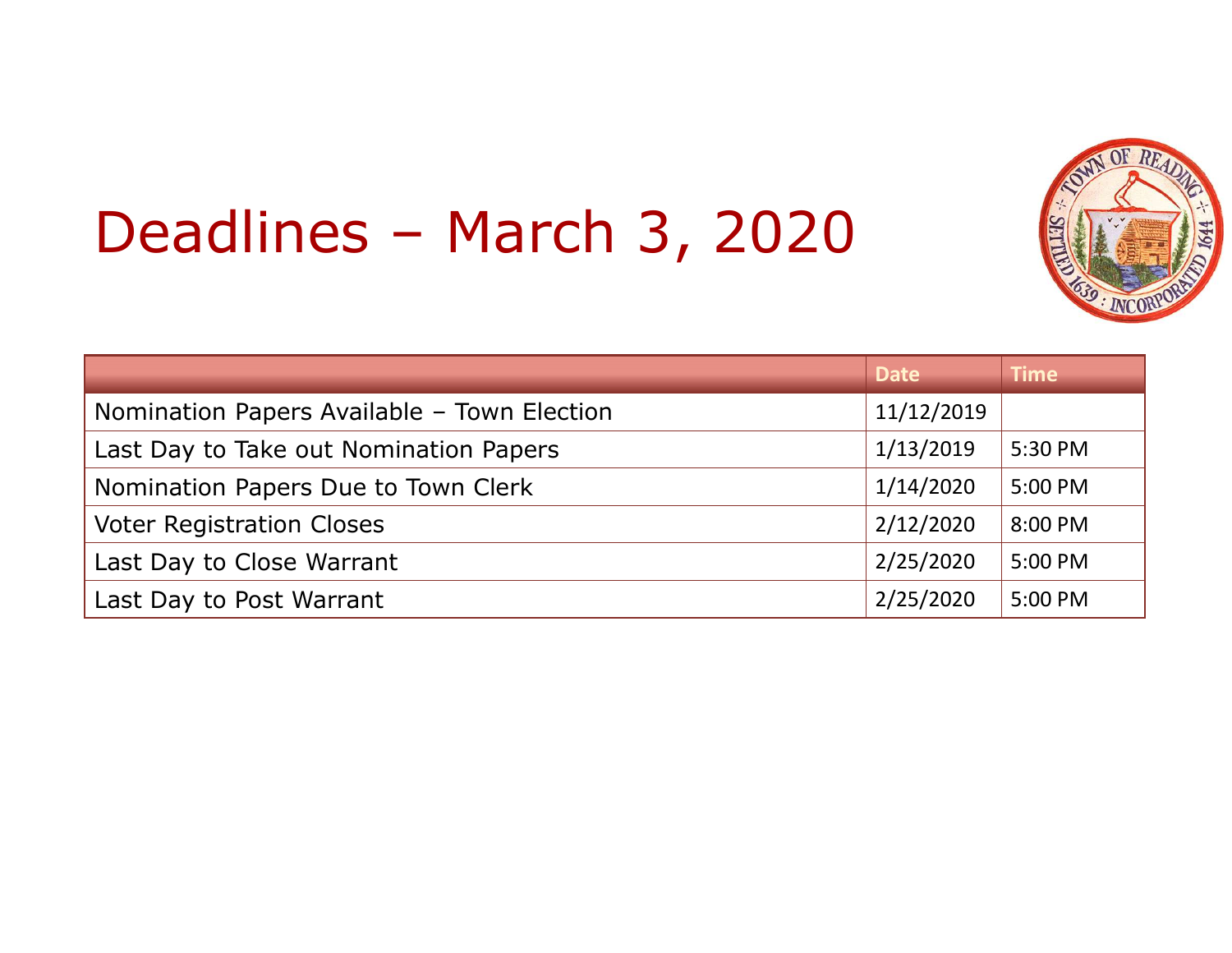# Deadlines – September 1, 2020



| Deadlines - September 1, 2020    |             |             |
|----------------------------------|-------------|-------------|
|                                  | <b>Date</b> | <b>Time</b> |
|                                  |             |             |
| <b>Voter Registration Closes</b> | 8/12/2020   | 8:00 PM     |
| Last Day to Close Warrant        | 8/25/2020   | 5:00 PM     |
| Last Day to Post Warrant         | 8/25/2020   | 5:00 PM     |
|                                  |             |             |
|                                  |             |             |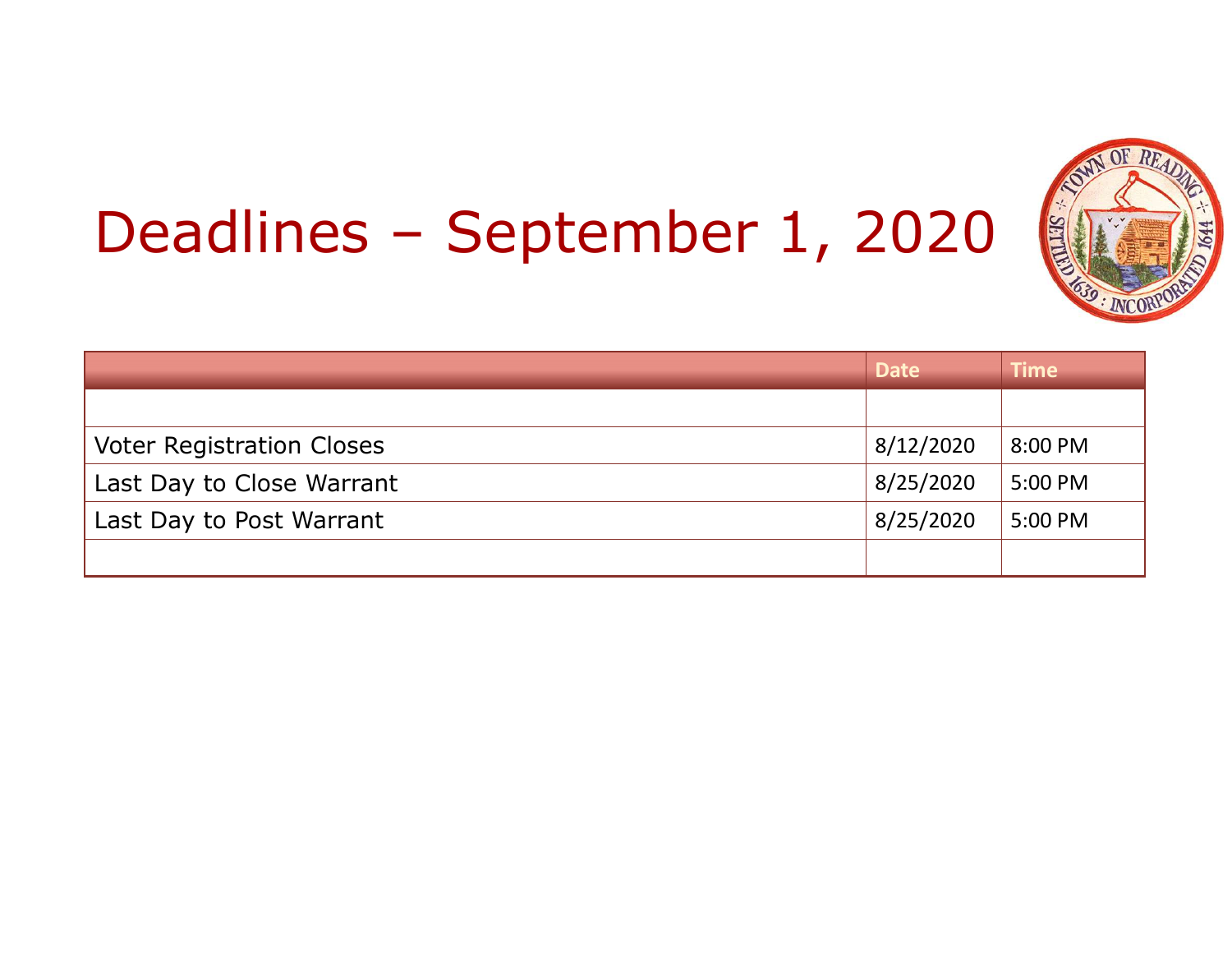# Deadlines – November 3, 2020



| Deadlines - November 3, 2020     |             |             |
|----------------------------------|-------------|-------------|
|                                  | <b>Date</b> | <b>Time</b> |
| <b>Voter Registration Closes</b> | 10/14/2020  | 8:00 PM     |
| Last Day to Close Warrant        | 10/27/2020  | 5:00 PM     |
| Last Day to Post Warrant         | 10/27/2020  | 5:00 PM     |
|                                  |             |             |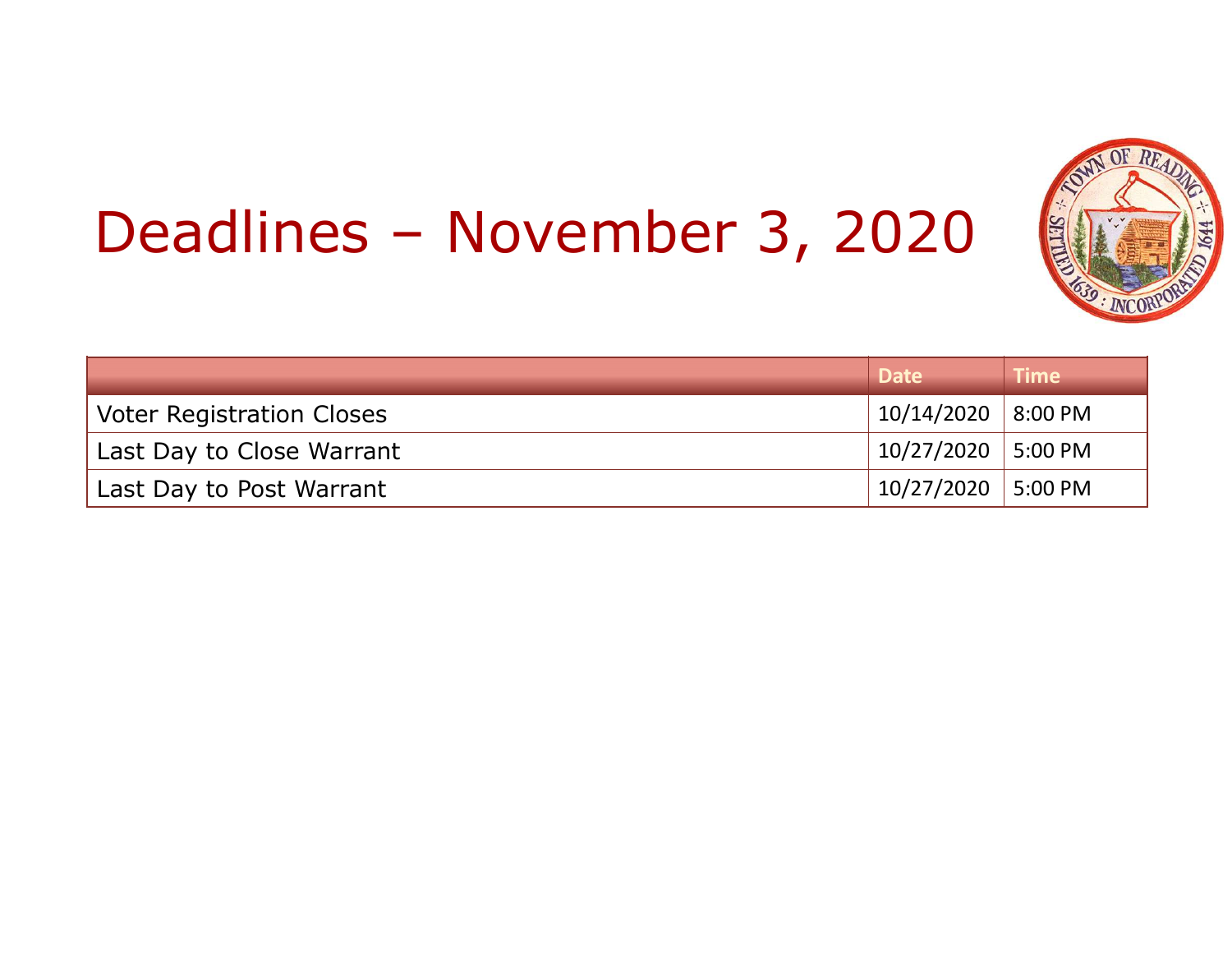

### Election Help – Save the Date Election Help – Save the Date<br>
Pazzo Elections Dates:<br>
• Tuesday –March 3, 2020 – Presidential Primary<br>
• Tuesday –March 3, 2020 – Local Election<br>• Tuesday –September 1, 2020 – State Primary Election Help – Save the Date<br>
Pazzo Elections Dates:<br>
• Tuesday –March 3, 2020 – Presidential Primary<br>
• Tuesday –March 3, 2020 – Local Election<br>
• Tuesday –September 1, 2020 – State Primary<br>• Tuesday –November 3, 2020 – **Election Help – Save the Date**<br> **Payable 1, 2020 Elections Dates:**<br>
• Tuesday –March 3, 2020 – Presidential Primary<br>
• Tuesday –March 3, 2020 – Local Election<br>
• Tuesday –September 1, 2020 – State Primary<br>
• Tuesday –Nov **Election Help – Save the Date**<br> **Election Bates:**<br>
• Tuesday – March 3, 2020 – Presidential Primary<br>
• Tuesday – March 3, 2020 – Local Election<br>
• Tuesday – September 1, 2020 – State Primary<br>
• Tuesday – November 3, 2020

#### 2020 Elections Dates:

- 
- 
- 
- 

#### 2020 Early Voting Dates:

- Presidential Primary –February 24, 2020 thru February 28, 2020
- Town Election –February 24, 2020 thru February 28, 2020
- State Primary –August 24, 2020 thru August 28, 2020
- Presidential Election –October 19, 2020 thru October 30, 2020

If you are a Registered Voter and available to help work Elections or Early Voting please contact the Town Clerks Office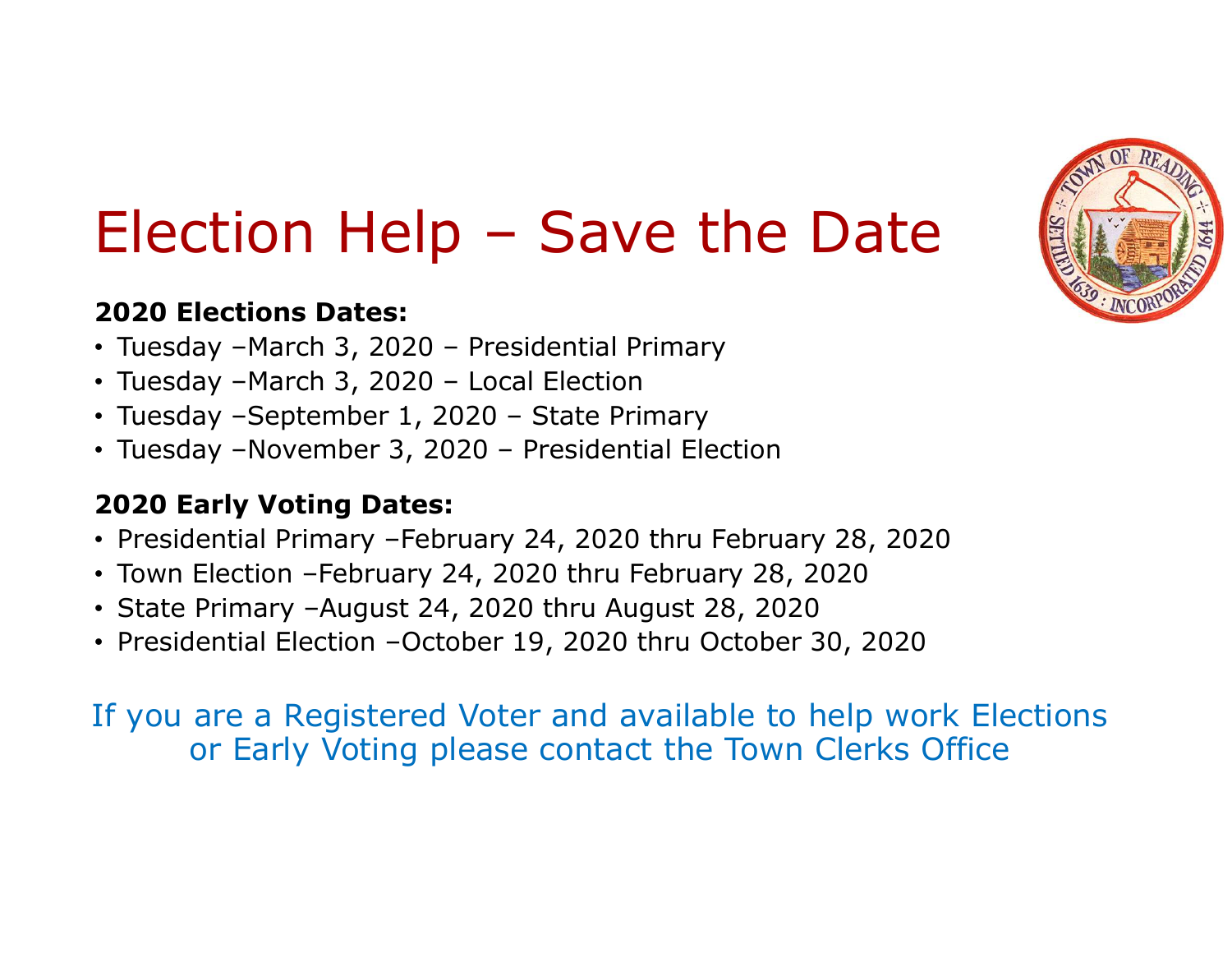

### Election Help – Save the Date Election Help - Save the Date<br>
Fraining Dates and Times for March Election:<br>
• Friday, January 24 - 9:00 AM to 11:00 AM - Staff<br>
• Friday, January 24 - 12:00 PM to 2:00 PM - Staff<br>
• Friday, January 24 - 3:00 PM to 2:00 P Election Help - Save the Date<br>
Fraining Dates and Times for March Election:<br>
• Friday, January 24 - 9:00 AM to 11:00 AM - Staff<br>
• Friday, January 24 - 12:00 PM to 2:00 PM - Staff<br>
• Friday, January 24 - 3:00 PM to 7:00 P **Election Help - Save the Date**<br> **Fraining Dates and Times for March Election:**<br>
• Friday, January 24 - 9:00 AM to 11:00 AM - Staff<br>
• Friday, January 24 - 12:00 PM to 2:00 PM - Wardens, Clerks, Staff<br>
• Tuesday, January **Election Help - Save the Date**<br> **Fraining Dates and Times for March Election:**<br>
• Friday, January 24 - 9:00 AM to 11:00 AM - Staff<br>
• Friday, January 24 - 12:00 PM to 2:00 PM - Staff<br>
• Triday, January 24 - 3:00 PM to 9: **Election Help - Save the Date**<br> **Fraining Dates and Times for March Election:**<br>
• Friday, January 24 - 9:00 AM to 11:00 AM - Staff<br>
• Friday, January 24 - 12:00 PM to 2:00 PM - Wardens, Clerks, Staff<br>
• Tuesday, January **Election Help - Save the Date**<br> **Fraining Dates and Times for March Election:**<br>
• Friday, January 24 - 9:00 AM to 11:00 AM - Staff<br>
• Friday, January 24 - 12:00 PM to 2:00 PM - Wardens, Clerks, Staff<br>
• Tuesday, January **Election Help - Save the Date**<br> **Fraining Dates and Times for March Election:**<br>
• Friday, January 24 - 9:00 AM to 11:00 AM - Staff<br>
• Friday, January 24 - 12:00 PM to 2:00 PM - Wardens, Clerks, Staff<br>
• Triday, January 2

#### Training Dates and Times for March Election:

- 
- 
- 
- 
- 
- 
-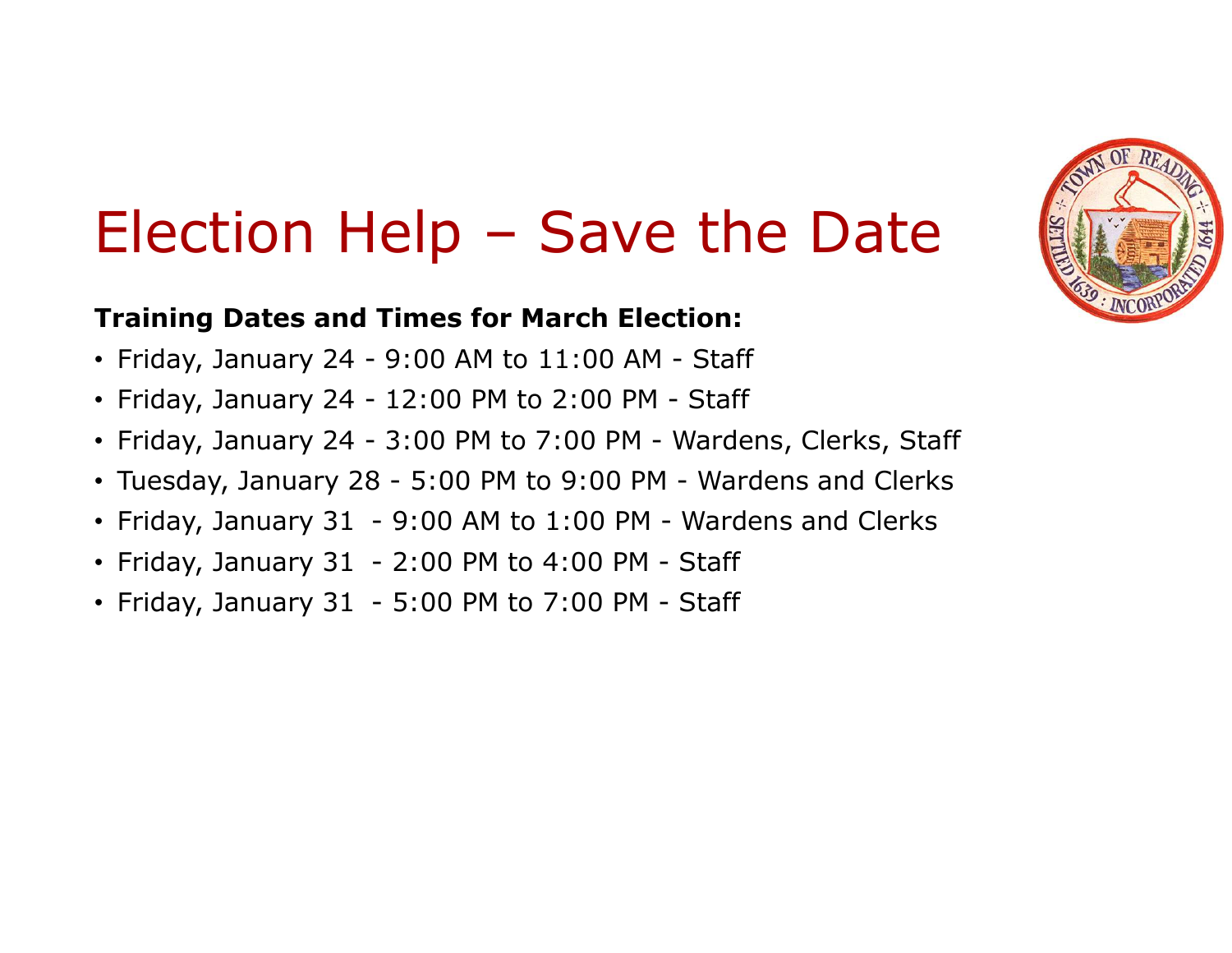#### Important Dates 2020



Important Dates 2020<br>Town Census Mailed – January 2020<br>Federal Census Day – April 1, 2020 Important Dates 2020<br>Town Census Mailed – January 2020<br>Federal Census Day – April 1, 2020<br>Annual Town Meeting – April 27, 2020 Amportant Dates 2020<br>
Town Census Mailed – January 2020<br>
Federal Census Day – April 1, 2020<br>
Annual Town Meeting – April 27, 2020<br>
Subsequent Town Meeting – November 9, 2020 Important Dates 2020<br>
Town Census Mailed – January 2020<br>
Federal Census Day – April 1, 2020<br>
Annual Town Meeting – April 27, 2020<br>
Subsequent Town Meeting – November 9, 2020<br>
March 1st – September 1st – November 9, 2020 S Mailed – January 2020<br>Sus Day – April 1, 2020<br>1 Meeting – April 27, 2020<br>Town Meeting – November 9, 2020<br>March 1st – September 1st – November 3rd